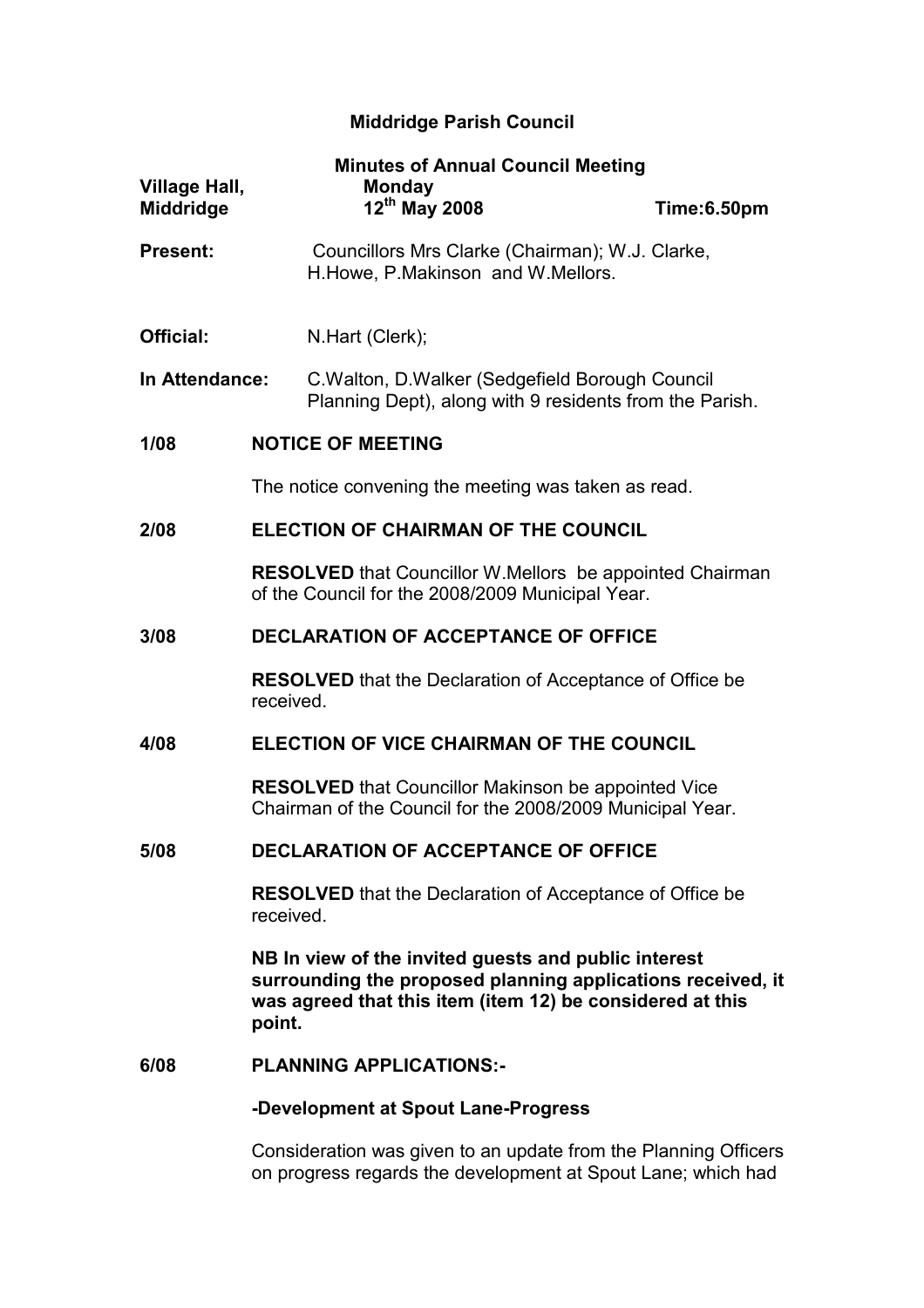previously been granted outline approval for a scheme comprising 270 houses/Community Park; Museum/landscape works; and the development of a Shildon Gateway. Whilst work on the latter two elements had commenced, discussion on the housing development and the detailed design scheme was still at an early stage with consideration being given as to how the proposals compared to Government standards.

 With regard to the Community Park, this was to be a flagship project of North East Community Forest, who had a good track record in other areas of the region and would be responsible for the management of the woodland and ownership of the land. It was hoped that these arrangements would include the appointment of a ranger/warden on site. The Park itself would form a barrier to any further housing development, unless there was any further variation to the Local Development Framework. Essential work had been carried out to the hedgerow in order to protect the wildlife and maintain sightlines for traffic.

## -Proposed Development at Eldon Whinns

 The Planning Officers advised on the content of the planning application received from Yuill Homes for the development of 400 houses and Roundabout at Eldon Whinns.

 The applicants, in support of the application, had stated that the development would be phased with 50 units per year; would be of the latest energy efficiency high standards; would provide mixed tenure of house type, with some 3 storey units; would contain active frontage and green boulevard space, and would include the necessary urban drainage systems. There would be no retail units provided within the development.

 A brief planning history of the site was provided, and it was noted that although previously earmarked for housing development in the Local Plan, the site had since been excluded from the new Plan last year; although the developer maintained that its inclusion was still relevant.

 The Chairman outlined a summary of the Parish Council's concerns as follows; and asked that these objections be noted by the Borough Council as this Council's response to their consultation on the application (a draft copy of which was circulated):-

-The public consultation did not include the Parish in which the development is proposed and was held at such a distance away from the site as to be almost a sham consultation;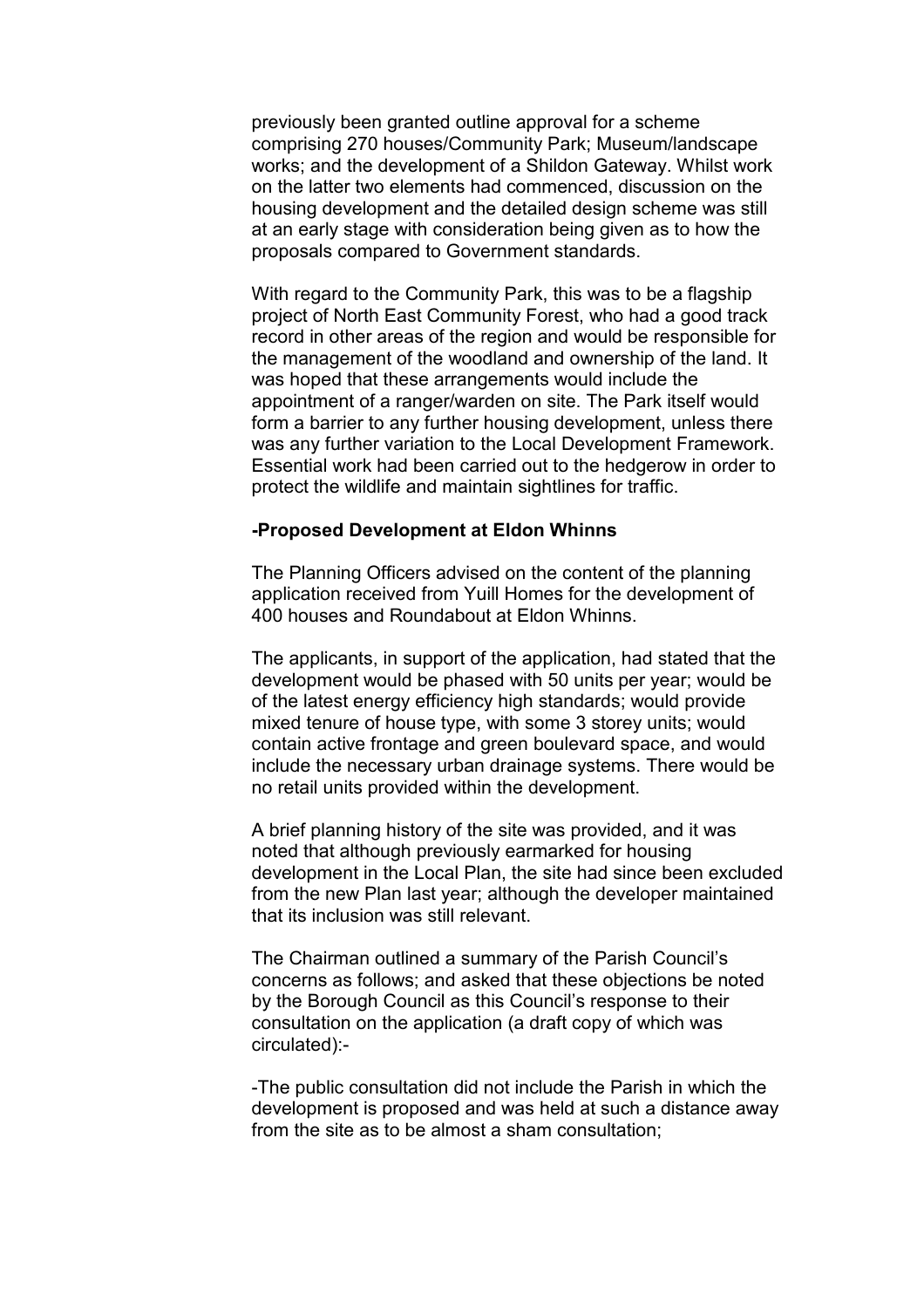-The planning policy and supporting statement is shown to be at least misleading, as the score for the site is significantly inflated whilst downgrading scores of other sites;

-The flood risk assessment makes no mention of existing flooding problems caused by run off from the site and does not deal with problems downstream in Woodham Burn which will be caused by any development;

-The travel plan discusses accessibility without offering a solution to the problem of crossing the busy road between the site and the town, the effect of which will prevent disabled users from getting to the accessibility of a nearby non-existent school, supporting its case by marking it on a map!

Residents present were invited to submit their own comments on the application direct to the Planning Case Officer. The deadline for comments was the  $20^{th}$  June 2008.

 RESOLVED that this Parish Council's objections to the proposed housing development and associated roundabout development at Eldon Whinns be noted; and a full written copy of the reasons for objection be forward to the Borough Council prior to the 20<sup>th</sup> June 2008.

## 6/08 MINUTES

i) The Minutes of the meeting held on  $5<sup>th</sup>$  March 2007 were signed by the Chairman as a correct record.

## 8/07 MATTERS ARISING FROM MINUTES

## i) Parish Paths-Map/Notice Board (Minute 57/06 refers)

 Consideration was given as to whether there would any benefit gained in pursuing with DCC a grant towards producing promotional literature for the Parish's public footpaths. It was suggested that a more permanent, and more cost effective promotion of the footpaths would be to include a map of the footpaths on the Middridge Residents Association website; thereby allowing any persons interested in following the footpaths to print their own map.

 It was suggested that DCC be contacted with the request that their permission be sought to include reference to the footpaths within the Residents Association website.

## ii ) Condition of Bus Shelters (Minute 57/06 refers)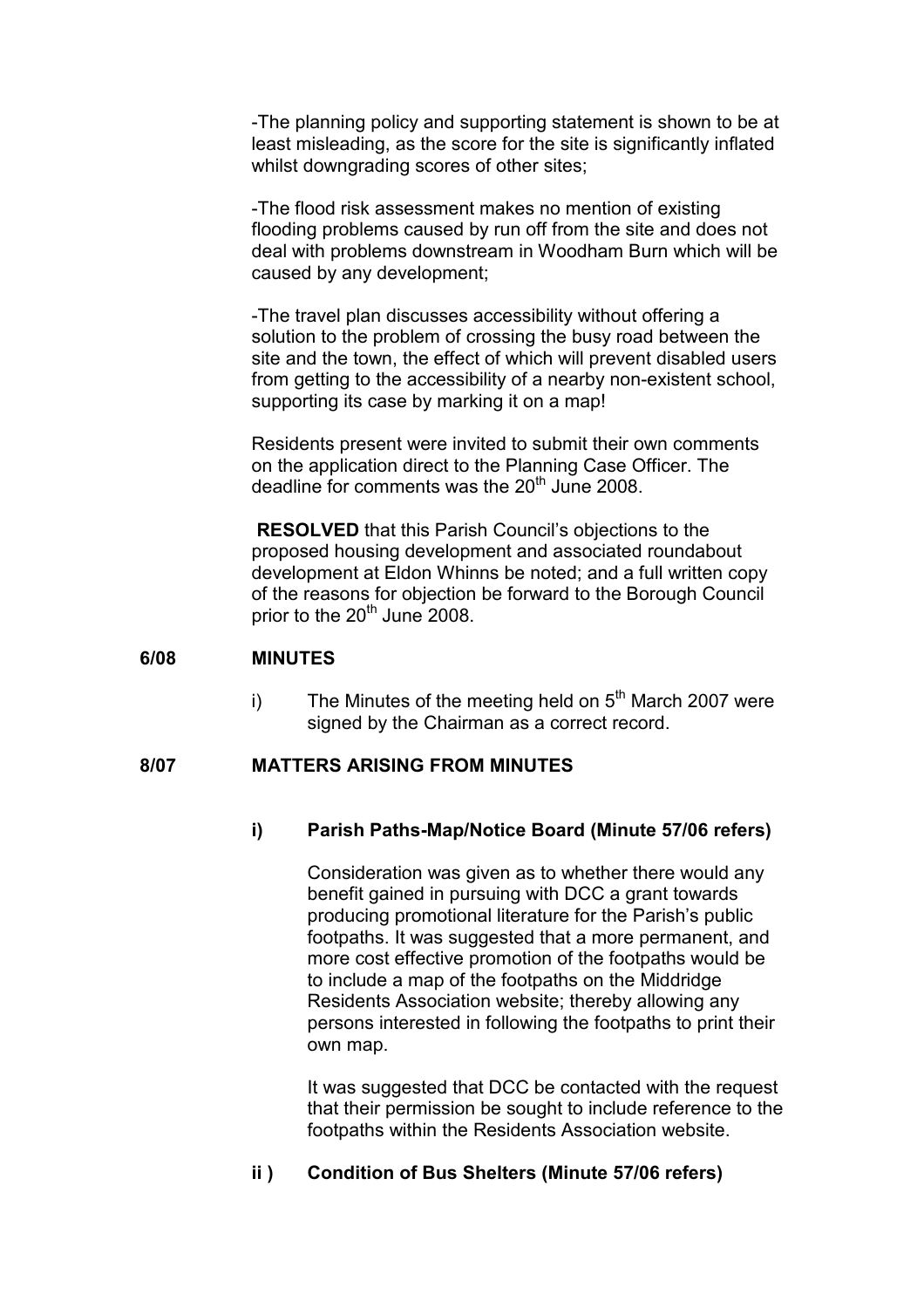Details of the report received from Brewis Glazing regarding the estimated cost of carrying out interim repairs and future maintenance for the two bus shelters in the Parish were received. This followed a previous similar report from the Parish's existing contractor (JWS) some twelve months or more previously.

In considering the extent of what repairs were required to be undertaken to the shelters it was suggested that JWS be invited to once again inspect the shelters to provide up to date costings, including in particular the replacement of the fascia on the stone shelter. At the same time, contact be made with Chilton Parish Council and DCC regards recent works they had undertaken to replace their bus shelters; and DCC be again contacted regarding what support they would offer to the Parish should it wish to replace its bus shelters, rather than carry out short term repairs.

## 9/07 ACCOUNTS FOR PAYMENT

Members considered a schedule of Accounts for Payment.

RESOLVED that the following accounts be approved for payment:-

| Durham Assoc of Local Councils |        | Subscription-LGC               | £45.03  |
|--------------------------------|--------|--------------------------------|---------|
| Zurich Insurance               |        | <b>Local Council Policy</b>    | £522.57 |
| Zurich Insurance               |        | Engineering Inspection £293.75 |         |
| N.Hart                         | Salary |                                | £166.67 |
| N.Hart                         |        | Postage                        | £4.20   |
|                                |        |                                |         |

## 10/07 ACCOUNTS FOR THE YEAR ENDED 31<sup>ST</sup> MARCH 2007

Consideration was given to the interim accounts for the period ended 31<sup>st</sup> March 2007. It was proposed that the accounts be subject to internal audit by the auditor Mr C.Gray; and be then presented to the next meeting of the Parish Council for approval, along with details of the Council's Annual Return to be submitted to the external auditor by the  $13<sup>th</sup>$  July 2007.

RESOLVED that the accounts be subject to internal audit by the auditor Mr C.Gray prior to being presented to the next meeting of the Parish Council for approval, along with details of the Council's Annual Return to be submitted to the external auditor by the  $13<sup>th</sup>$  July 2007.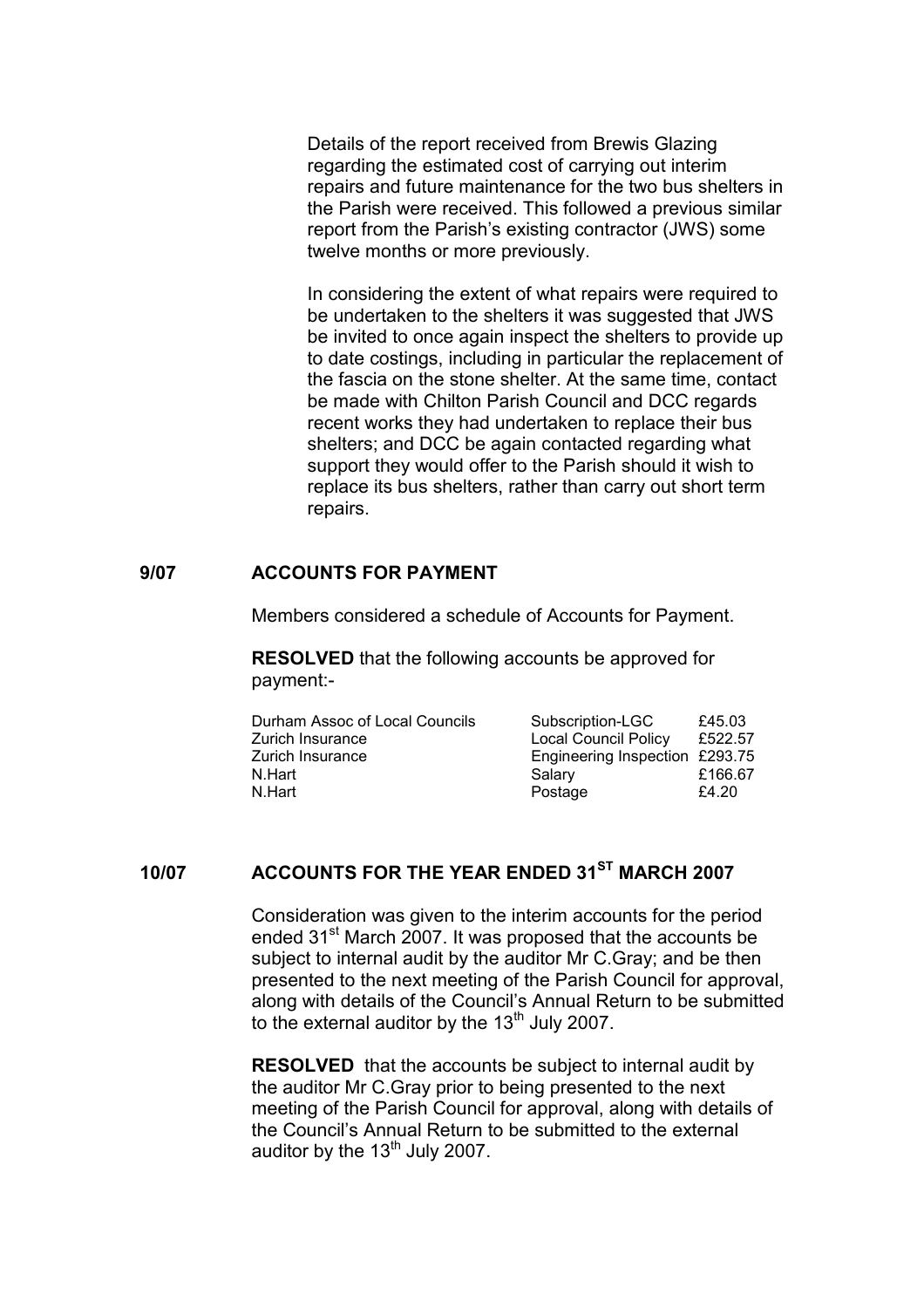## 11/07 GROUNDS MAINTENANCE & GENERAL REPAIRS

i) Parish Paths Partnership 2007/2008

 It was noted that the Parish Council's application to participate in the Parish Paths Scheme for 2007/8 had been approved by DCC and the Parish Council's preferred contractor had been advised and instructed to commence the works.

RESOLVED that the report be noted.

ii) Bus Shelters

It was noted that the introduction of 'No Smoking' regulations from 1<sup>st</sup> July 2007 could have implications regards the displaying of appropriate notices in the parish's bus shelters. It was requested that the Clerk make appropriate enquiries with smokefree England regarding the Parish's obligations in this regard/

RESOLVED that the report be noted.

iii) Bridge, Heighington Boundary/Footpaths Condition

Councillor Mrs Clarke advised that she had reported the condition of the above bridge to the relevant authorities; as it was in a poor condition. Similarly, some footpaths within the Darlington boundary; and those towards Eldon, had also been identified as being in a poor condition/badly marked, and DCC had been informed and a reply was awaited.

RESOLVED that the report be noted.

## 12/07 ADOPTION OF THE REVISED MODEL CODE OF CONDUCT FOR MEMBERS

Consideration was given to the adoption of the new Revised Model Code of Conduct for Members as produced by the Government Department for Communities and Local Government.

The main changes to the Code included:-

- clarification to make the language gender neutral;
- amendments to prejudicial interests so that a member only has such an interest where his interest is greater than the majority of the people in the ward affected; rather merely greater than the interest of other people in the Council's area;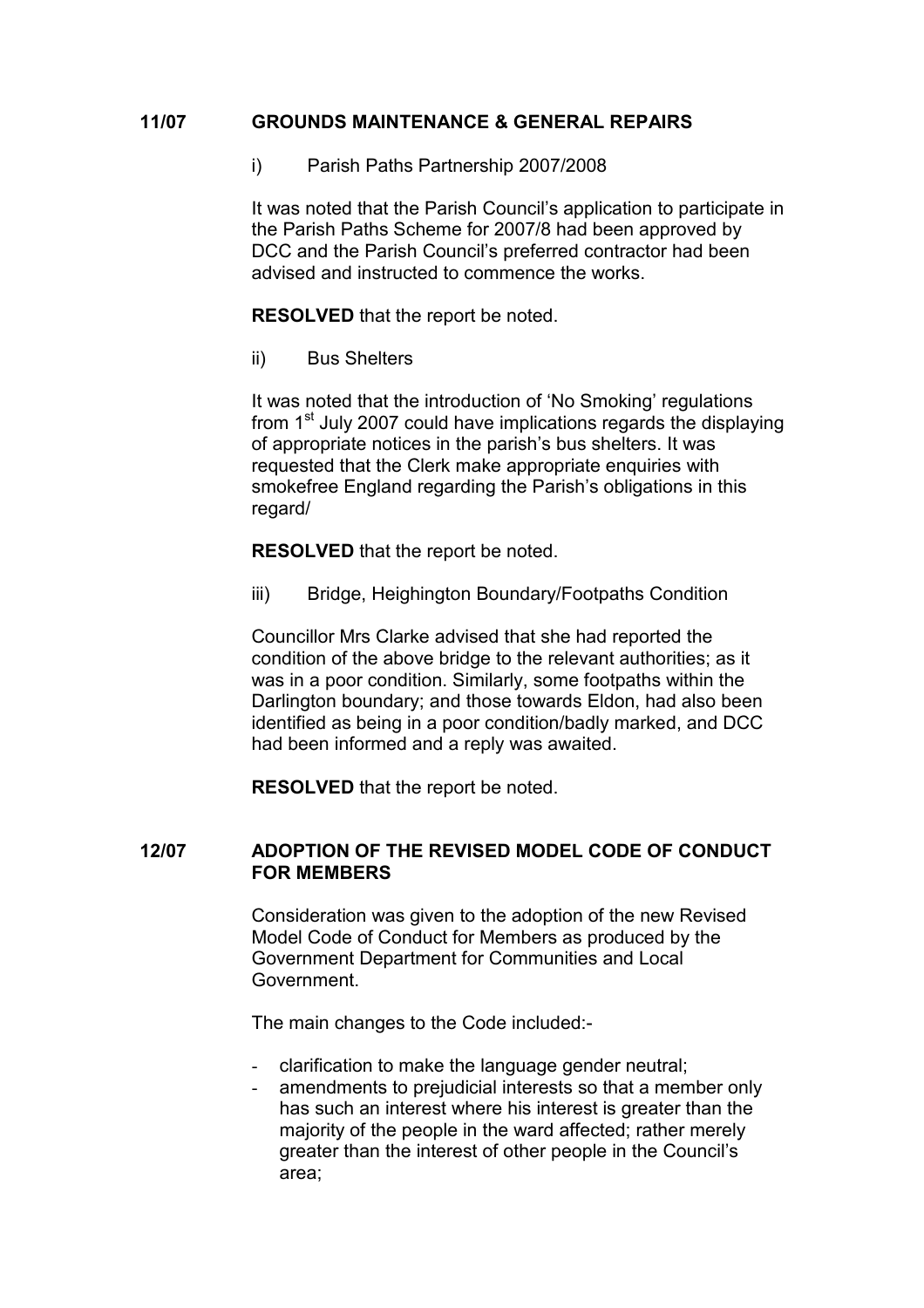- allowing members with a prejudicial interest to speak at Council meetings providing this is solely to allow them to make representations, answer questions or give evidence; but not to vote;
- applying the Code to Members conduct in their private capacity where such conduct has resulted in a criminal conviction.

RESOLVED that the Parish Council adopts the Revised Code of Conduct un-amended and its 10 General Principles of conduct.

## 13/07 NOTIFICATION OF FINANCIAL AND OTHER INTERESTS/RECEIPT OF GIFTS OR HOSPITALITY

Members were invited to complete the necessary documentation regarding their notification of Financial and other Interests; along with any notification of any gifts or hospitality received.

RESOLVED that the Declarations be received and be forwarded to the Borough Council's Monitoring Officer.

## 14/07 CHILDREN'S PLAY AREA

Councillor Mrs Clarke reported that the Parish Council had been successful in its application for Lottery Funding to the sum of £4,618 as a contribution towards the overall £30k cost of redeveloping the children's play area in association with the Borough Council. Once credited to the Parish's Community Account, it was suggested the funds be transferred to the higher interest rate Base Rate Tracker Account, while confirmation of a contract start date was awaited from the Borough Council.

RESOLVED that the report be noted.

## 15/07 GENERAL CORRESPONDENCE

(i) DCC Unitary Local Government Stakeholder Consultation

Views on the above consultation were required by the 22<sup>nd</sup> June 2007. Members noted that they considered the proposed DCC new Unitary Council for Durham as being too remote and unlikely to encourage neighbourhood engagement.

(ii) SBC Proposals for Future Unitary Structures

Members were invited to respond to questions posed by Sedgefield Borough Council (SBC) on the decision of the Government to consult on only one option for a single Unitary Council for Durham, as proposed by DCC. Members views on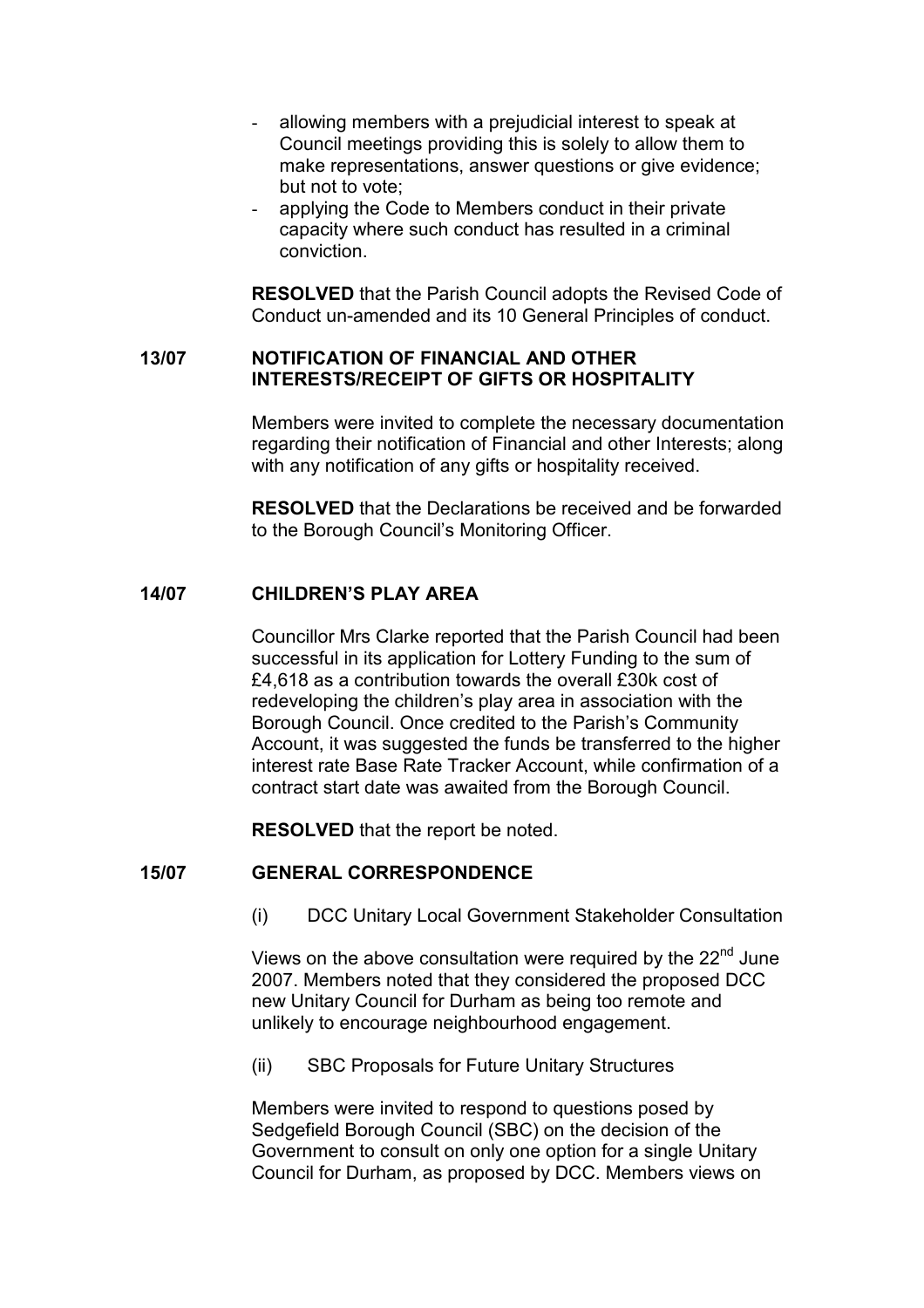the issues, including the concerns expressed regarding the possible remoteness of a larger Unitary Authority, were noted and would be forwarded to SBC.

## 16/07 REQUEST FOR FINANCIAL ASSISTANCE

consideration was given to a request from the Village Residents Association for a donation towards the cost of a raffle prize for the Village Summer Fete; together with a request to use the Village Green on the day of the Fete.

RESOLVED that permission be granted for the use of the Village Green on the day of the Fete; and a donation of £30 be provided towards the cost of a raffle prize.

## 17/07 CAR PARKING PROBLEMS, MIDDRIDGE

No further problems had been reported regarding problems experienced in the recent past as regards inappropriate car parking.

RESOLVED that the report be noted.

## 18/07 PARISH CLERK SALARY 2007/8

Consideration was given to a review of the Parish Clerk's salary.

RESOLVED that the Parish Clerk's salary be increased by £50 to £1,050 per annum.

## 19/07 ADDITIONAL ITEMS

(i) Planning Applications:-

Erection of Buildings, inc Hay Store & Stables, Rear of 11-16 Middridge Farms

It was noted that members had determined that they had no objections to the proposed development on the condition that traffic implications, including the speed limit concerns expressed many times by the Parish Council as regards the C35 stretch of road, be considered by the Borough Council. Such concerns had similarly been made by DCC regarding vehicles entrance/egress on to the C35 road; and it was suggested that their very own concerns reflected those of this Parish made to them in the past regarding vehicles using excessive speed on this section of road; and that they should be advised of this fact.